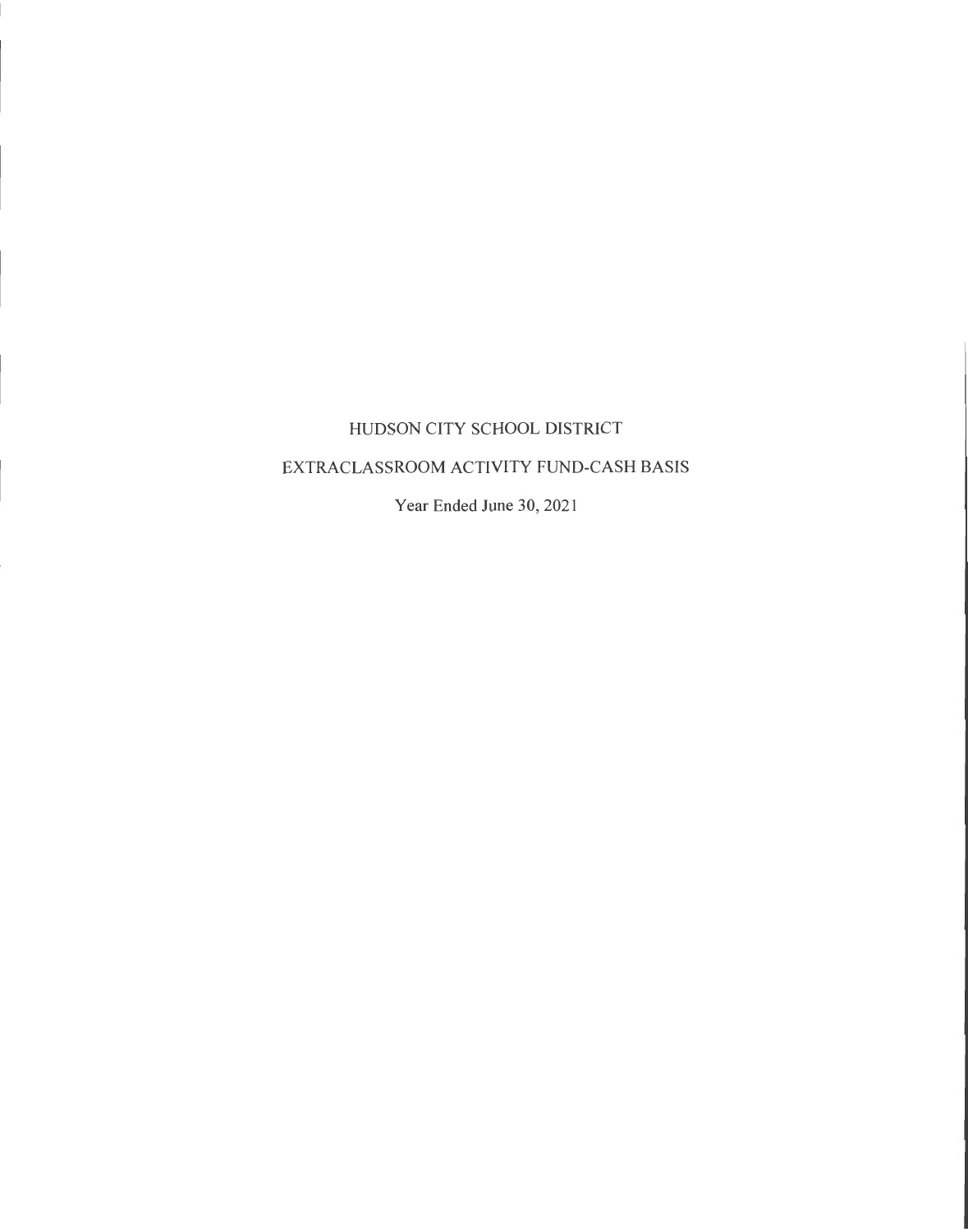# HUDSON CITY SCHOOL DISTRICT TABLE OF CONTENTS Year ended June 30, 2021

|                                                           | Page    |
|-----------------------------------------------------------|---------|
| Auditor's Opinion                                         | $1 - 2$ |
| Statement of Assets and Fund Balance - Cash Basis         | 3       |
| Statement of Cash Receipts and Disbursements - Cash Basis | $4 - 5$ |
| Note to Financial Statements                              | 6       |
| Auditor's Findings and Evaluation                         | 7       |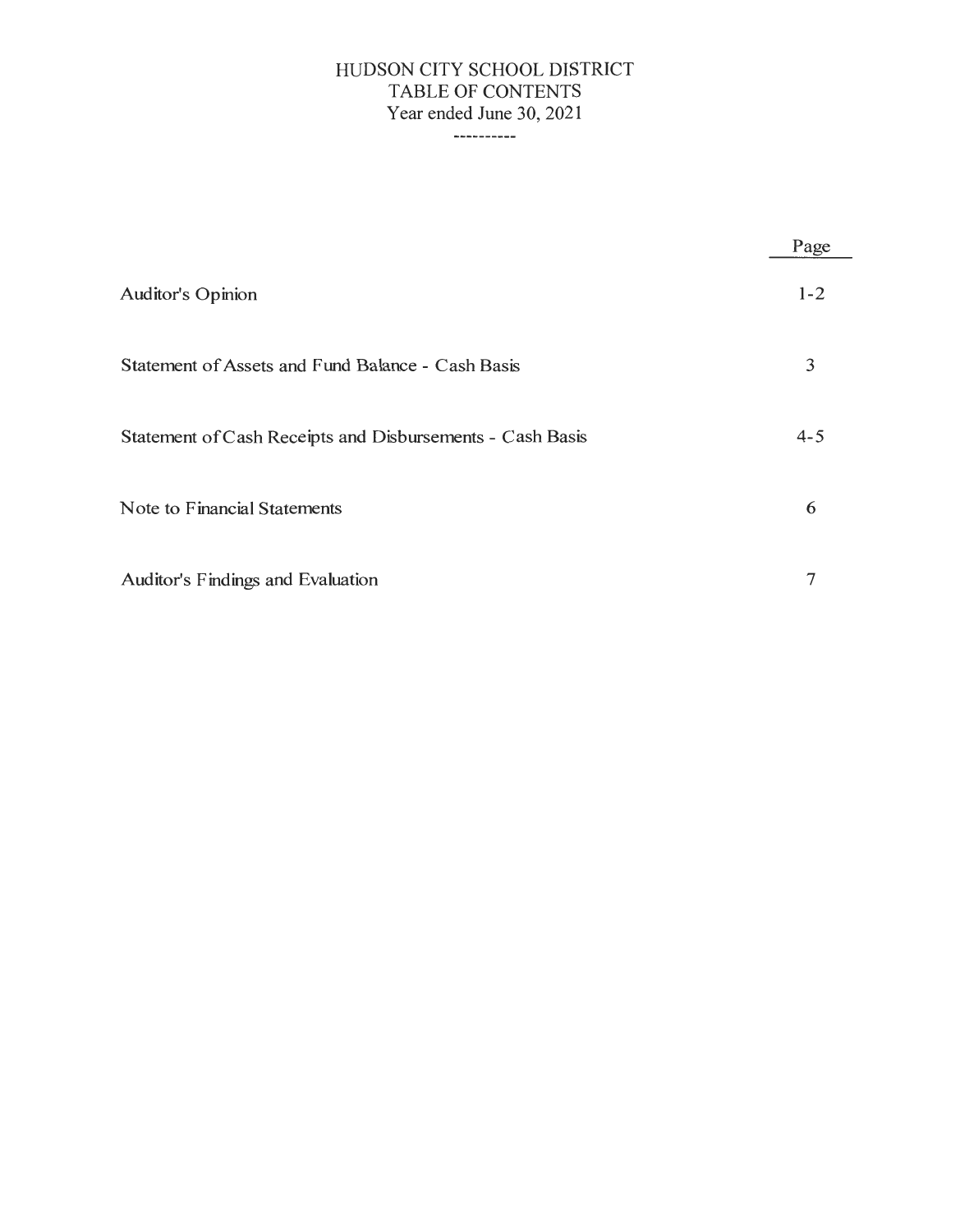# **RAYMOND G. PREUSSER, CPA, P.C.**

Certified Public Accountants P.O. Box 538 Claverack, New York 12513

> Telephone: (518) 851-6650 Fax: (518) 851-6675

#### **INDEPENDENT AUDITOR'S REPORT**

To the Board of Education of the Hudson City School District:

We have audited the accompanying financial statements of the Extraclassroom Activity Funds of the Hudson City School District as of June 30, 2021, which comprise the Statement of Assets, and Fund Balance-Cash Basis and the related Statement of Cash Receipts and Disbursements-Cash Basis for the year then ended, and the related note to the financial statements.

#### **Management's Responsibility for the Financial Statements**

Management is responsible for the preparation and fair presentation of these financial statements in accordance with the cash basis of accounting described in Note 1. This includes determining that the cash basis of accounting is an acceptable basis for the preparation of the financial statements in the circumstances. Management is also responsible for the design, implementation, and maintenance of internal control relevant to the preparation and fair presentation of financial statements that are free from material misstatement, whether due to fraud or error.

#### **Auditor's Responsibility**

Our responsibility is to express an opinion on these financial statements based on our audit. We conducted our audit in accordance with auditing standards generally accepted in the United States of America. Those standards require that we plan and perform the audit to obtain reasonable assurance about whether the financial statements are free from material misstatement.

An audit involves performing procedures to obtain audit evidence about the amounts and disclosures in the financial statements. The procedures selected depend on auditor's judgment, including the assessment of the risks of material misstatement of the financial statements, whether due to fraud or error. In making those risk assessments, the auditor considers internal control relevant to the entity's preparation and fair presentation of the financial statements in order to design audit procedures that are appropriate in the circumstances, but not for the purpose of expressing an opinion on the effectiveness of the entity's internal control. Accordingly, we express no such opinion. An audit also includes evaluating the appropriateness of accounting policies used and the reasonableness of significant accounting estimates made by management, as well as evaluating the overall presentation of the financial statements.

We believe that the audit evidence we have obtained is sufficient and appropriate to provide a basis for our audit opinion.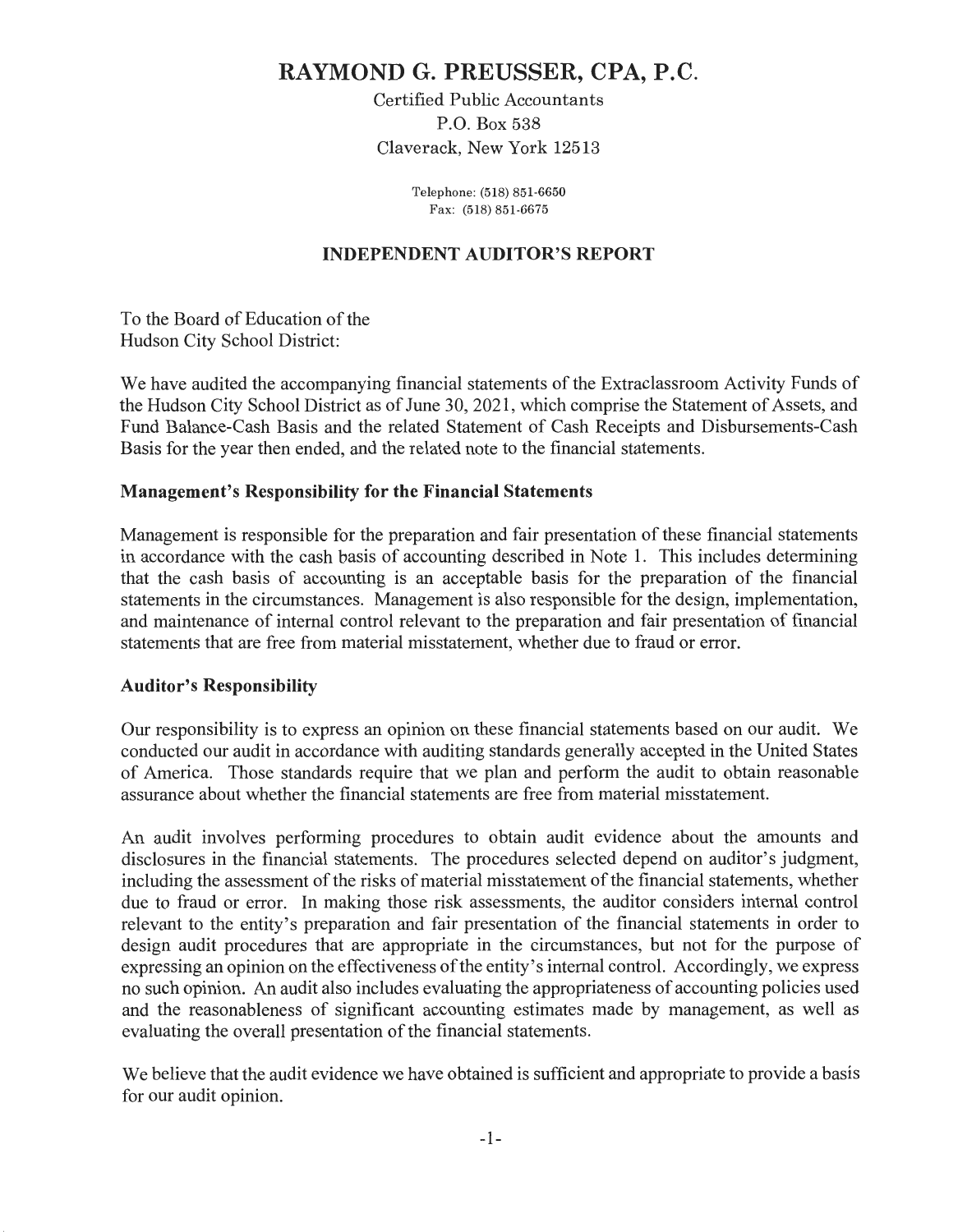### **Opinion**

In our opinion, the financial statements referred to above present fairly, in all material respects, the assets and fund balance of the Extraclassroom Activity Funds of the Hudson City School District as of June 30, 2021, and its receipts and disbursements for the year then ended, in accordance with the basis of accounting as described in Note 1.

#### **Basis of Accounting**

We draw attention to Note 1 of the financial statements, which describes the basis of accounting. The financial statements are prepared on the cash basis of accounting, which is a basis of accounting other than accounting principles generally accepted in the United States of America. Our opinion is not modified with respect to that matter.

Raymond G. Prenoser, CPA, PC

Claverack, New York November 2, 2021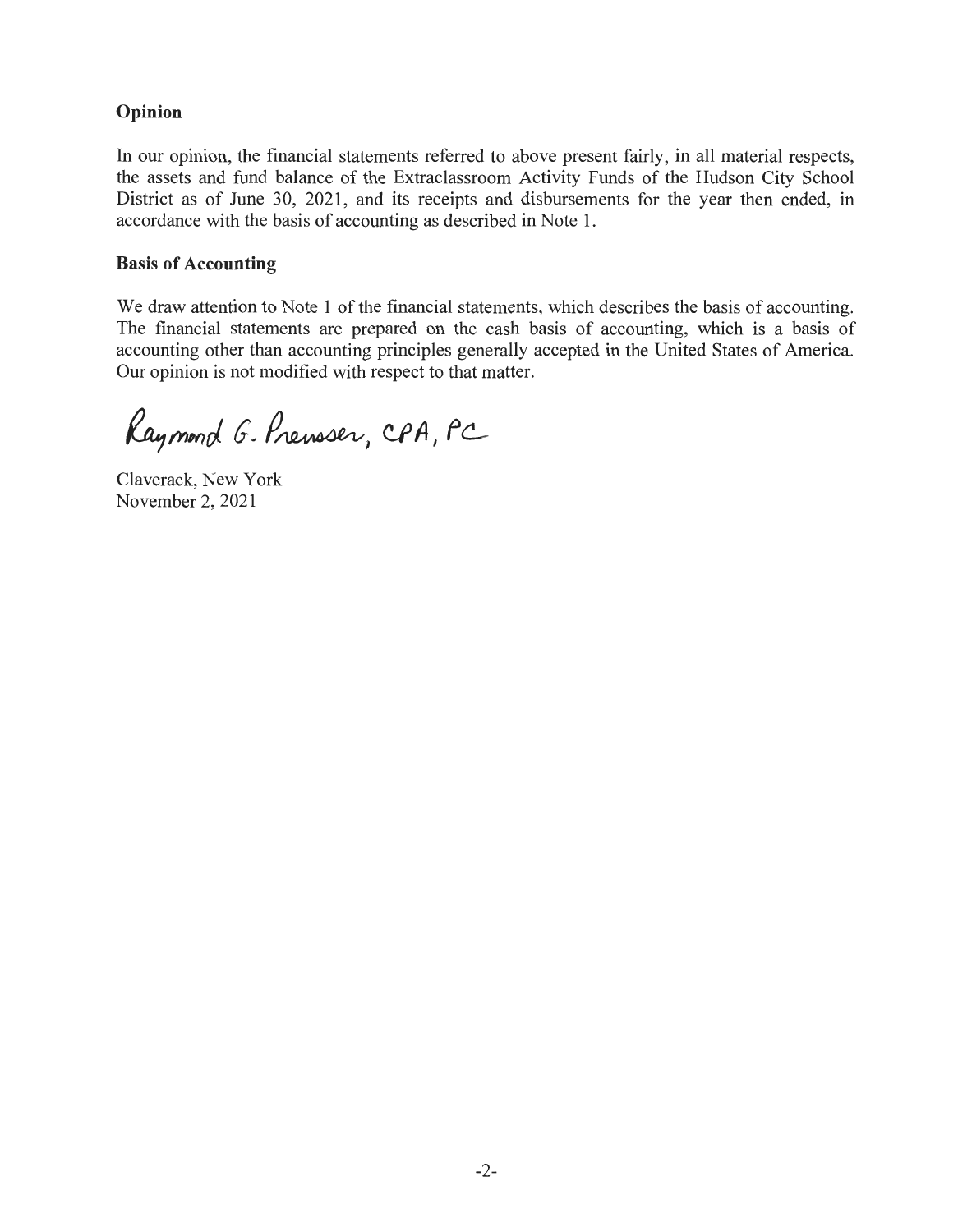### HUDSON CITY SCHOOL DISTRICT STATEMENT OF ASSETS AND FUND BALANCE-CASH BASIS June 30, 2021

---------

### ASSETS

| Cash | - Junior High School | 8,432.29     |
|------|----------------------|--------------|
|      | -High School         | 93,790.16    |
|      |                      | \$102,222.45 |

#### FUND BALANCE

| Fund Balance - Junior High School | 8,432.29     |
|-----------------------------------|--------------|
| -High School                      | 93,790.16    |
|                                   | \$102,222.45 |

See auditor's report. See note to financial statements.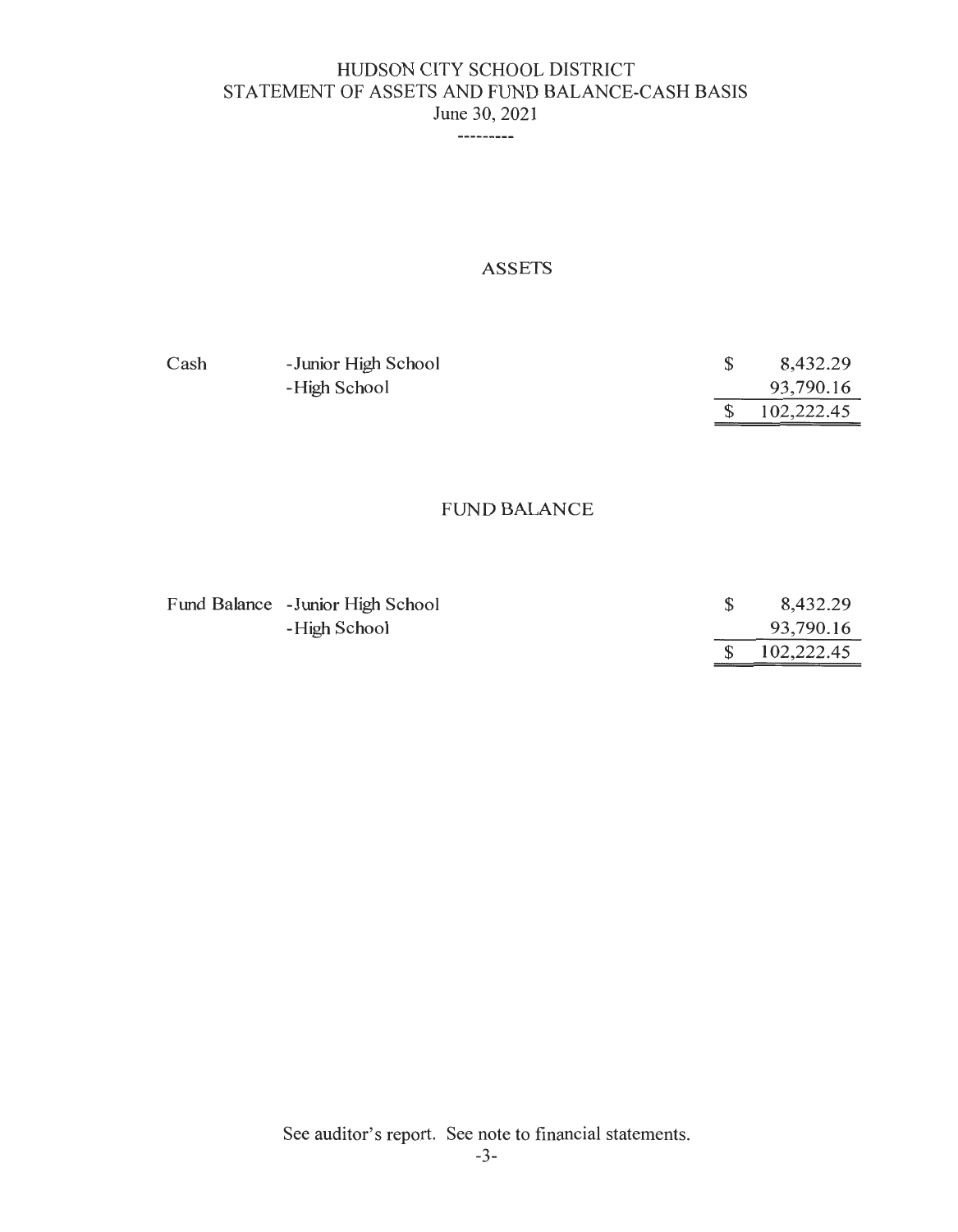# HUDSON CITY SCHOOL DISTRICT STATEMENT OF CASH RECEIPTS AND DISBURSEMENTS-CASH BASIS JUNIOR HIGH SCHOOL

Year ended June 30, 2021

| <b>Activities Per</b><br>General Ledger |    | <b>Balances</b><br>7/1/2020 | Receipts      |          |              | Disburse-<br>ments |    | <b>Balances</b><br>6/30/2021 |  |
|-----------------------------------------|----|-----------------------------|---------------|----------|--------------|--------------------|----|------------------------------|--|
| <b>Breakfast Club</b>                   | \$ | 427.48                      | $\mathbb{S}$  |          | \$           | 224.66             | \$ | 202.82                       |  |
| Junior Honor Society                    |    | 25.07                       |               |          |              |                    |    | 25.07                        |  |
| <b>JHS</b> Environmental Club           |    | 44.40                       |               |          |              |                    |    | 44.40                        |  |
| ASP Recycling Club                      |    | 4,653.33                    |               | 1,000.38 |              | 2,245.38           |    | 3,408.33                     |  |
| <b>Student Council</b>                  |    | 1,554.93                    |               |          |              |                    |    | 1,554.93                     |  |
| Yearbook                                |    | 3,042.76                    |               | 213.98   |              | 60.00              |    | 3,196.74                     |  |
| Sales Tax                               |    | 11.85                       |               | 11.85    |              | 23.70              |    |                              |  |
| Totals                                  | S  | 9,759.82                    | <sup>\$</sup> | 1,226.21 | $\mathbb{S}$ | 2,553.74           | \$ | 8,432.29                     |  |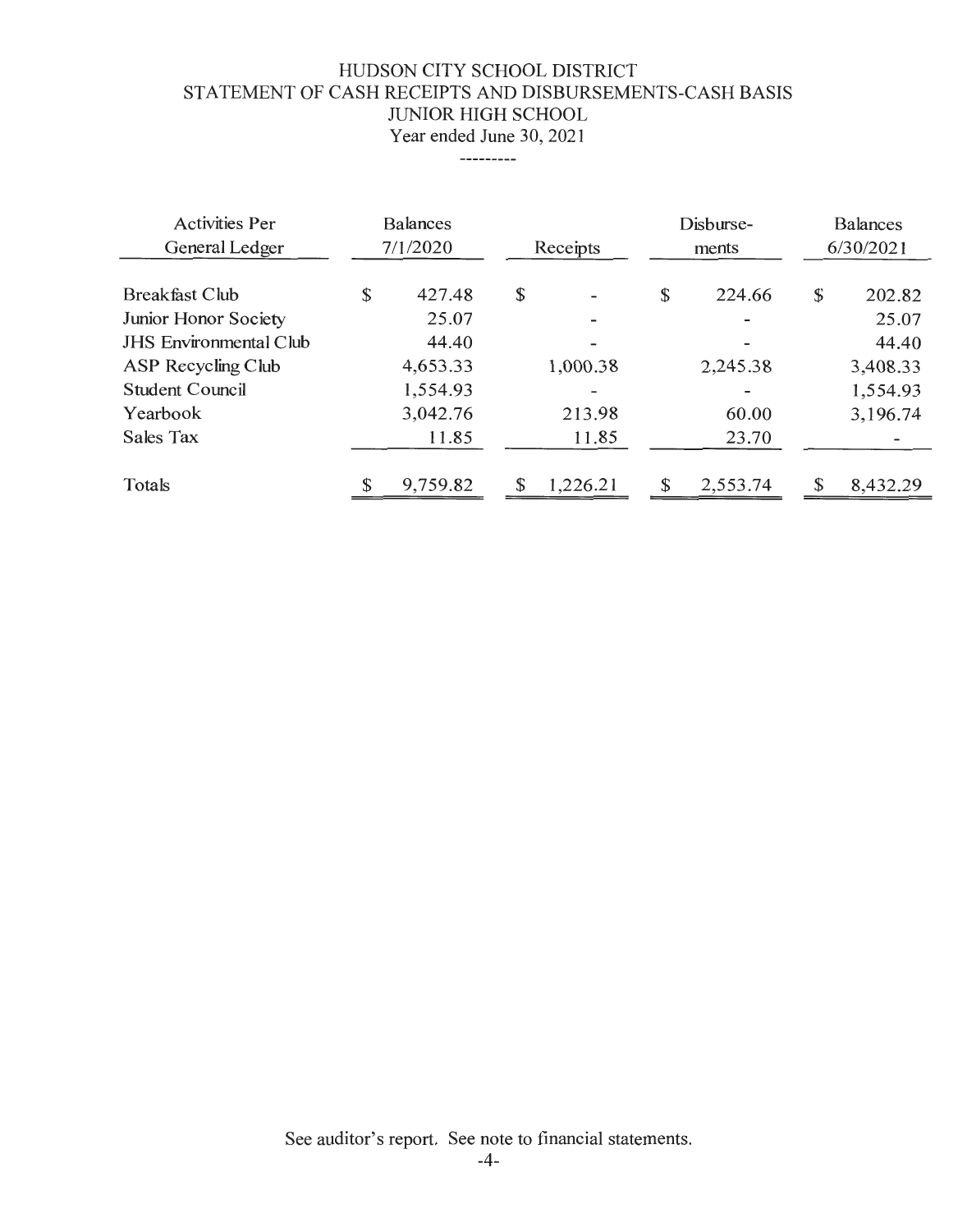#### HUDSON CITY SCHOOL DISTRICT STATEMENT OF CASH RECEIPTS AND DISBURSEMENTS-CASH BASIS HIGH SCHOOL Year ended June 30, 2021

---------

| <b>Activities Per</b><br>General Ledger | <b>Balances</b><br>7/1/2020 | Receipts    | Disburse-<br>ments | <b>Balances</b><br>6/30/2021 |  |
|-----------------------------------------|-----------------------------|-------------|--------------------|------------------------------|--|
| Art Club                                | \$<br>479.29                | \$          | \$                 | \$<br>479.29                 |  |
| <b>Band</b>                             | 11,125.04                   |             | 215.87             | 10,909.17                    |  |
| <b>Baseball Club</b>                    | 851.01                      |             |                    | 851.01                       |  |
| <b>Blue and Gold</b>                    | 14,722.88                   | 8,330.65    | 12,202.69          | 10,850.84                    |  |
| <b>Bluehawk Running Club</b>            | 518.59                      |             |                    | 518.59                       |  |
| <b>Boys Varsity Basketball</b>          | 2,206.49                    |             | 146.88             | 2,059.61                     |  |
| Drama Club                              | 1,008.28                    | 2,005.94    |                    | 3,014.22                     |  |
| Class of 2020                           | 2,573.58                    |             | 2,573.58           |                              |  |
| Class of 2021                           | 9,256.87                    | 8,079.72    | 17,336.59          |                              |  |
| Class of 2022                           | 3,507.23                    | 7,726.55    | 4,900.24           | 6,333.54                     |  |
| Class of 2023                           | 500.00                      | 2,945.37    | 314.57             | 3,130.80                     |  |
| Class of 2024                           |                             | 778.67      |                    | 778.67                       |  |
| Environmental Club                      | 3,573.49                    | 85.00       | 438.95             | 3,219.54                     |  |
| Football Club                           | 5,474.61                    |             |                    | 5,474.61                     |  |
| <b>Gay Straight Alliance</b>            | 388.10                      |             |                    | 388.10                       |  |
| Girls Varsity Basketball                | 560.54                      |             |                    | 560.54                       |  |
| Golf Club                               | 88.21                       |             |                    | 88.21                        |  |
| Kindness Club                           | 1,432.86                    | 707.50      | 72.00              | 2,068.36                     |  |
| <b>Kindness Store</b>                   | 3,010.96                    |             | 100.00             | 2,910.96                     |  |
| Math Club                               | 216.30                      |             |                    | 216.30                       |  |
| Mock Trial                              | 1,758.57                    |             | 27.98              | 1,730.59                     |  |
| Model UN                                | 2,207.87                    |             | 30.00              | 2,177.87                     |  |
| National Honor Society                  | 9,934.06                    | 1,156.45    | 5,922.88           | 5,167.63                     |  |
| Robotics Team                           | 17,665.14                   | 4,900.00    | 10,550.00          | 12,015.14                    |  |
| <b>SADD</b>                             | 1,813.25                    |             |                    | 1,813.25                     |  |
| Spanish Club                            | 2,563.43                    | 1,840.00    | 2,000.00           | 2,403.43                     |  |
| <b>Student Council</b>                  | 6,815.63                    | 721.45      | 749.41             | 6,787.67                     |  |
| Student Council-Sub Acct.               | 5,139.28                    | 2,874.06    | 2,463.68           | 5,549.66                     |  |
| Swim Club                               | 354.52                      |             |                    | 354.52                       |  |
| Varsity Club                            | 1,197.04                    |             |                    | 1,197.04                     |  |
| Volleyball Club                         | 741.00                      |             |                    | 741.00                       |  |
| Totals                                  | \$111,684.12                | \$42,151.36 | \$60,045.32        | 93,790.16<br>\$              |  |

See auditor's report. See note to financial statements.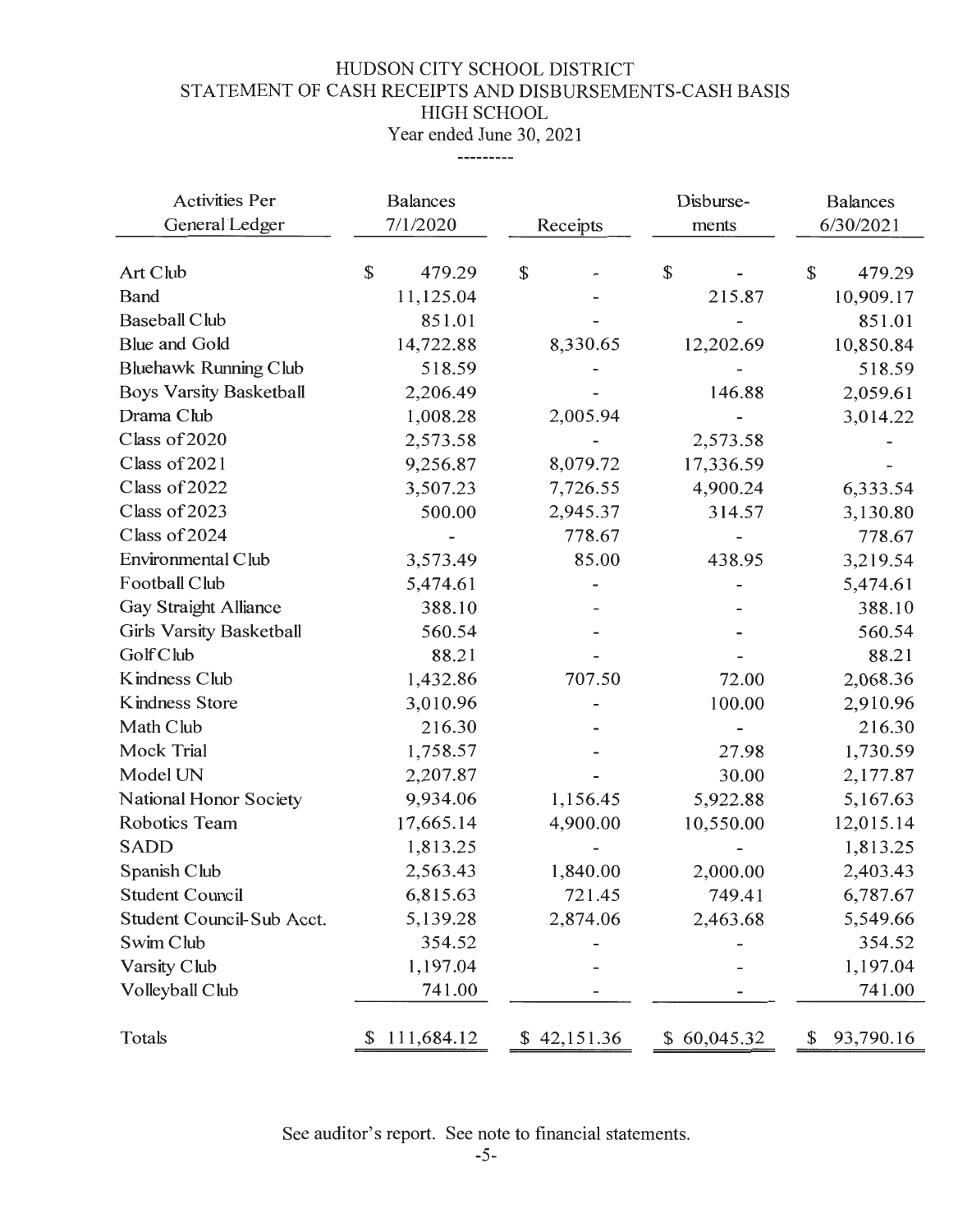#### HUDSON CITY SCHOOL DISTRICT NOTE TO FINANCIAL STATEMENTS -----------

#### 1. Summary of Significant Accounting Policies:

The Extraclassroom Activity Fund of the District represents funds of the students of the district. The Board of Education exercises general oversight of these funds. The Extraclassroom Activity Fund is independent of the district with respect to its financial transactions, and the designation of student management. Separate financial statements are issued for the fund. The District also reports the fund in its financial statements, within the Fiduciary Fund.

The books and records of the Hudson City School District's Extraclassroom Activity Funds are maintained on the cash basis of accounting, which is a comprehensive basis of accounting other than generally accepted accounting principles. Under this basis of accounting, assets are increased when cash is received and decreased when cash is disbursed.